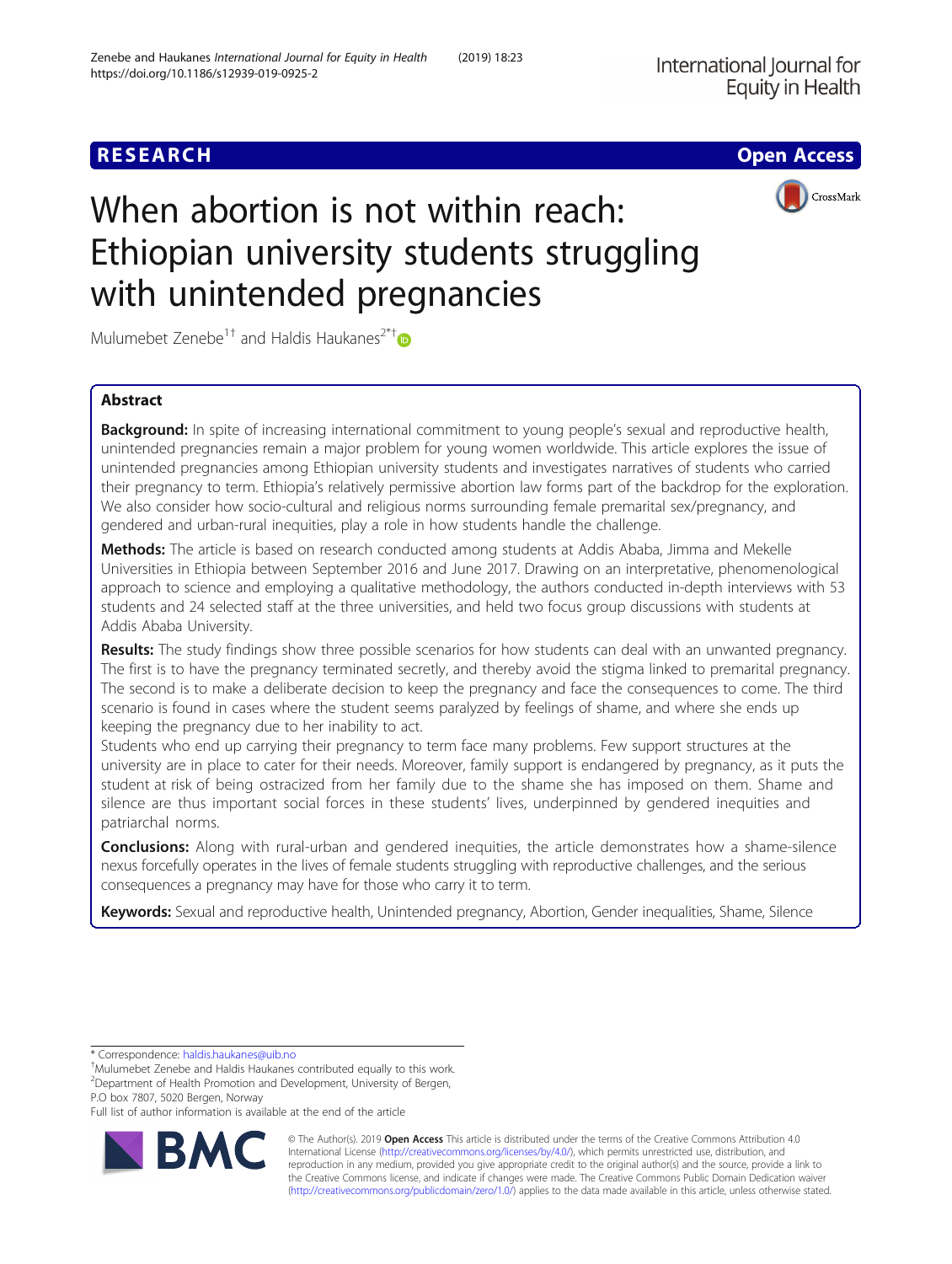## Background

Since the International Conference on Population and Development (ICDP) Cairo conference in 1994 there has been increasing international commitment to young people's sexual and reproductive health and rights and we have seen an expansion of sex education and reproductive health services directed towards young people globally. However, the efforts are far from sufficient to provide young people with the means they need to make reproductive choices according to their wishes and their life situation. Unintended and unwanted pregnancies remain a major challenge for girls and young women worldwide  $[1-4]$  $[1-4]$  $[1-4]$ , partly due to restrictive legislative environments which hinder access to safe abortion (4). Ethiopia, in contrast to many other African countries, has a relatively liberal abortion law (see below), but this is not enough to secure young women access to safe abortion services. Clandestine abortions are still common [[5\]](#page-11-0) and unintended pregnancy is one of the main reasons for girls to drop out of school [\[6\]](#page-11-0). The sparse research available from the student population in Ethiopia suggests that untimely/unwanted pregnancies and abortion-related problems are prevalent at Ethiopian universities ([\[6](#page-11-0)], see also [[5\]](#page-11-0)).

This article addresses the issue of unwanted premarital pregnancies among Ethiopian university students, in a situation characterized by lack of public support structures, gendered and rural-urban inequities and a moral landscape which sees premarital pregnancy as deeply inappropriate and shameful, but where abortion is simultaneously strongly condemned [\[5,](#page-11-0) [7](#page-11-0), [8](#page-11-0)]. Premarital sex in general and premarital pregnancy in particular are, in many places, regarded as highly inappropriate (see for examples [\[9,](#page-12-0) [10](#page-12-0)]), and the unacceptability of premarital sex is found to be a major reason for unmarried girls to avoid seeking advice and using reproductive health services even if they are available [[10](#page-12-0)]. The dominant reproductive discourse in Ethiopia, propagated both by religious institutions and within families, seems particularly powerful in its condemnation of premarital pregnancy  $[7, 11-13]$  $[7, 11-13]$  $[7, 11-13]$  $[7, 11-13]$  $[7, 11-13]$ . Coupled with a strong demand to control social behavior in public [\[14](#page-12-0)], and highly authoritarian parent-child-relations [\[15](#page-12-0), [16](#page-12-0)] sexuality-related subjects are surrounded by silence and shame both in private and public spheres, leading young people to keep problems within these domains to themselves [[14\]](#page-12-0).

Studies indicate that new ideas about love and sexuality are spreading among young people due to urbanization and media influences, and that students are increasingly active in sexual relationships [[14,](#page-12-0) [17,](#page-12-0) [18\]](#page-12-0). There is thus a huge tension between religious/moral norms communicated in the family and by authoritative institutions, and 'modern' norms pertaining to sexuality and reproductive health prevailing among students. This tension plays out differently for male and female students, in ways that powerfully demonstrate gendered inequities in particular ways. Male students are normally condoned or sometimes even applauded when transgressing the norm of abstinence, while this is far from the case among female students. Young women thus have to negotiate sexual practices in a situation where they are both expected to avoid sex and at the same time encouraged or pressurized by their male co-students to be involved in sexual relationships [\[16,](#page-12-0) [18](#page-12-0)–[21\]](#page-12-0). Recent studies on sexual relations among university students in Ethiopia show that it is mostly male students who initiate sex and decide when and how to have sex [[18](#page-12-0), [19\]](#page-12-0). A study on men's involvement in women's decisions on abortion further shows that pressure from male partners played a key role in making young, unmarried women decide to terminate an unplanned pregnancy [\[22\]](#page-12-0).

Another equity-related dimension relevant for our analysis concerns the position of rural as compared to urban students. With the expansion of higher education in Ethiopia, there has been an influx of young women and men travelling from the regions and the rural areas to the major cities to study. Research shows that Ethiopian students in general lack knowledge about sexual and reproductive health, including contraception (see for examples [[17,](#page-12-0) [22\]](#page-12-0)). However, this challenge is far more severe among students who have grown up in rural contexts than among those living in big cities. Many first-year rural students experience a shock when they encounter a student culture where the pressure to enter sexual relationships is huge, and, as shown in a recent study from Bahir Dar University, they are highly vulnerable to peer pressure and to exploitation from older students [\[23](#page-12-0)].

Our analysis builds on material collected for an explorative study about students' decision-making related to sexual relationships, fertility control and abortion among students at three universities in Ethiopia. In this article, we investigate the narratives of students who for diverse reasons ended up carrying their pregnancy to term, the students' ways of handling the situation and the circumstances that led them to keep the child. Meselu and colleagues [[7,](#page-11-0) [8](#page-11-0)], in their rich qualitative study on young women who had their pregnancies terminated, point to the fact that there is a "double shame" underpinning the decision-making process of whether to terminate the pregnancy or not: One created by the fear of going against God's will and the other generated by the experience of betraying the family and not following parents' guidance. Closely related to this, is the tendency among the women to keep the problem to themselves, and not to involve other people in the decision-making process. Meselu and colleagues found that most of their study participants had kept silent about their situation,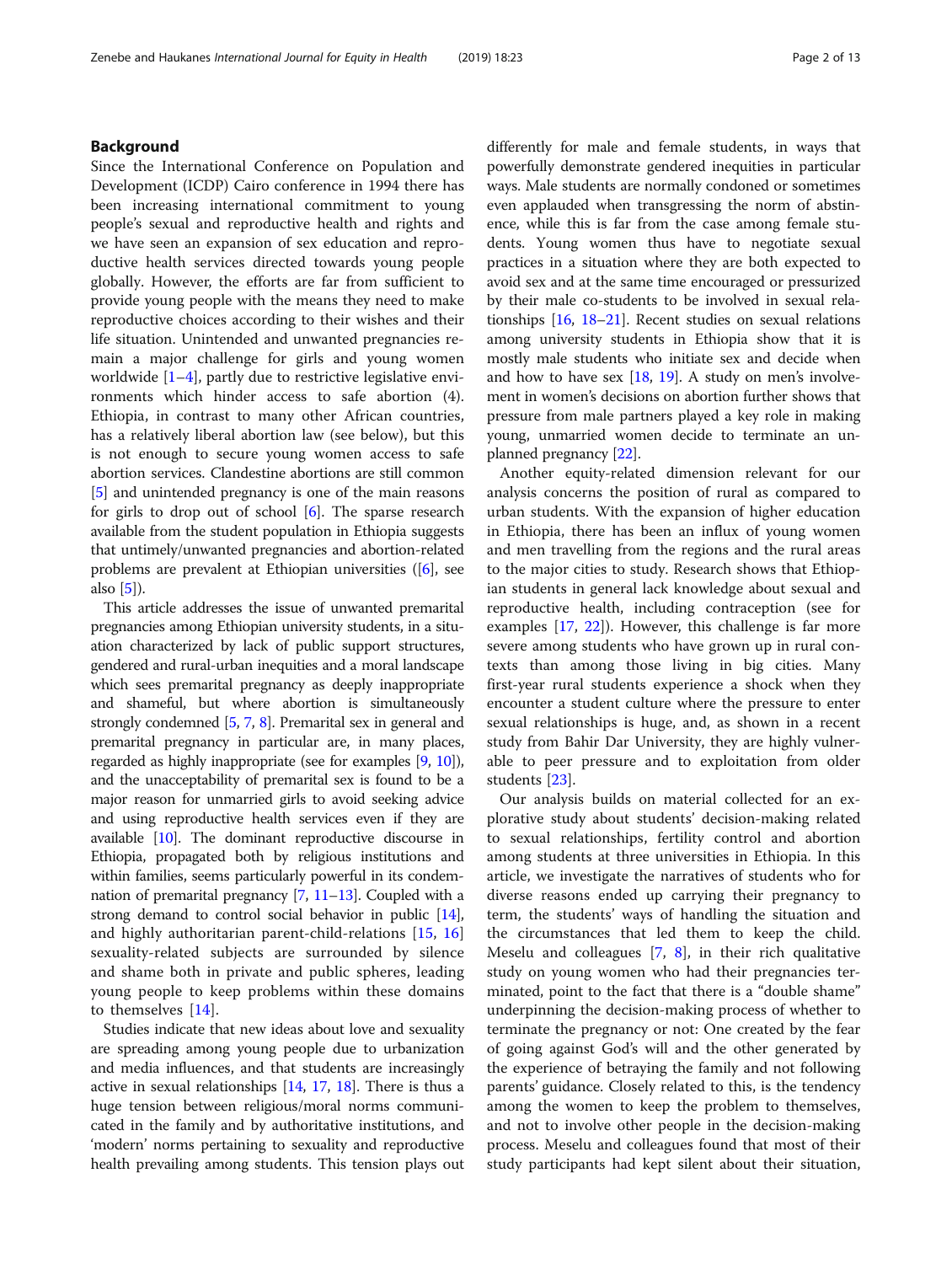not discussing their pregnancy with anyone. They argue that this silence does not imply a lack of reflection or moral reasoning. Silence is rather a way of "managing the self" in the highly unfortunate situation that the girl finds herself in, guided both by the norm of keeping quiet about sexual matters, and by the norm of parental obedience [[8\]](#page-11-0). Employing a particular cultural model of moral reasoning ("the two hearts"), the girls actively weigh different alternatives against one another, and conclude that abortion will be the best and morally most sound alternative as it will avoid upsetting parents and retain family pride [\[7](#page-11-0), [8](#page-11-0)].

Building on Meselu and colleagues' work, our article further explores contradictory moralities, shame and silence as social forces in young pregnant women's lives. We demonstrate the agonies the pregnancy causes for individual girls, and the serious outcomes it has for their wellbeing and future prospects. Discussing the girls' struggle to cope, we question the role of universities' health/support systems and their capacity to handle students' pregnancies. As is the case in many other contexts, sexual and reproductive health services at Ethiopian universities are directed at preventing pregnancies, and to some extent at facilitating access to abortion. From 2005 onwards Ethiopia's criminal code permits termination of pregnancies under a wide range of circumstances (e.g. cases of rape, incest or minority) and on the word of the pregnant women, i.e. no evidence is needed to prove the circumstances [\[24](#page-12-0)]. Access to safe abortion should thus - in theory at least - be within range for those who are aware of, and explicitly seek, this option [\[23\]](#page-12-0). However, no services are established to help young students who do not manage to avoid getting pregnant, and who, for varying reasons we will return to, keep their pregnancies. Quite the contrary; they are left to themselves and in some cases even forced to terminate their studies due to their circumstances. Following Meselu and colleagues' reasoning about the "double shame", we argue that the severity of the girls' situation cannot fully be understood unless we look into religious and cultural norms surrounding female sexuality, chastity and obedience; the immense impact these moral norms have on students' ways of handling their pregnant state; and how the girls' norm transgression influences their relationship with their families.

## Methodology

## Study context – The universities and their reproductive health programmes

The research on which this paper is based, is part of a broader study researching university students' ways of negotiating with competing discourses of sexuality, fertility control and abortion in Ethiopia. $1$  The research took place in three universities in Ethiopia, namely Addis Ababa, Jimma and Mekelle Universities. The three universities were purposefully selected for the sake of achieving a level of variation: Addis Ababa is the oldest and largest university located in the capital, while Jimma and Mekelle are regional universities located in the southern and northern parts of the country, respectively. In terms of reproductive health services all three universities have clinics that provide advice in reproductive matters, including the provision of long-term and emergency contraceptives to students. Students who decide to have their pregnancy terminated may also, in certain cases, get assistance to have the abortion carried out. While Jimma University has a special clinic that provides abortion service to students, the university clinics at Addis Ababa and Mekelle Universities will refer students to clinics outside the campus.

The universities' gender offices, moreover, provide support to students in the area of reproductive health, such as organizing awareness creation activities and implementing orientation programs on reproductive health services for new students at the beginning of the academic year. During the program, students are introduced to the reproductive health services provided at the campuses, including the provision of contraceptives and counseling services. Moreover, the gender offices of the universities organize training and awareness creation programs to help students make informed decisions on reproductive health matters, including assertiveness training for female students. As will be further discussed below, the information and sexual and reproductive health services offered to students are far from sufficient, both in the areas of pregnancy prevention and termination, and with regards to assisting students who carry their pregnancies to term.

## Data collection

The research is based on an interpretative, phenomeno-logical approach to science [\[25](#page-12-0)], and a qualitative, explorative research design was used in the project. We conducted semi-structured, individual interviews with students and selected staff at the three universities. At Addis Ababa, a total of 13 staff and 30 student in-depth individual interviews took place, in Mekelle 5 staff and 12 student interviews and at Jimma University 6 staff and 9 student interviews. To enrich our understanding of the students' perspectives, we triangulated the individual interviews with focus group discussions  $([26]:444\text{ff.})$  $([26]:444\text{ff.})$  $([26]:444\text{ff.})$ and conducted two focus group discussions (FGDs) with female students at Addis Ababa University; one with 9 students born and raised in Addis Ababa, and one with 11 students studying in Addis Ababa but originating in other regions. This latter group also included students from rural areas. Participants of the individual interviews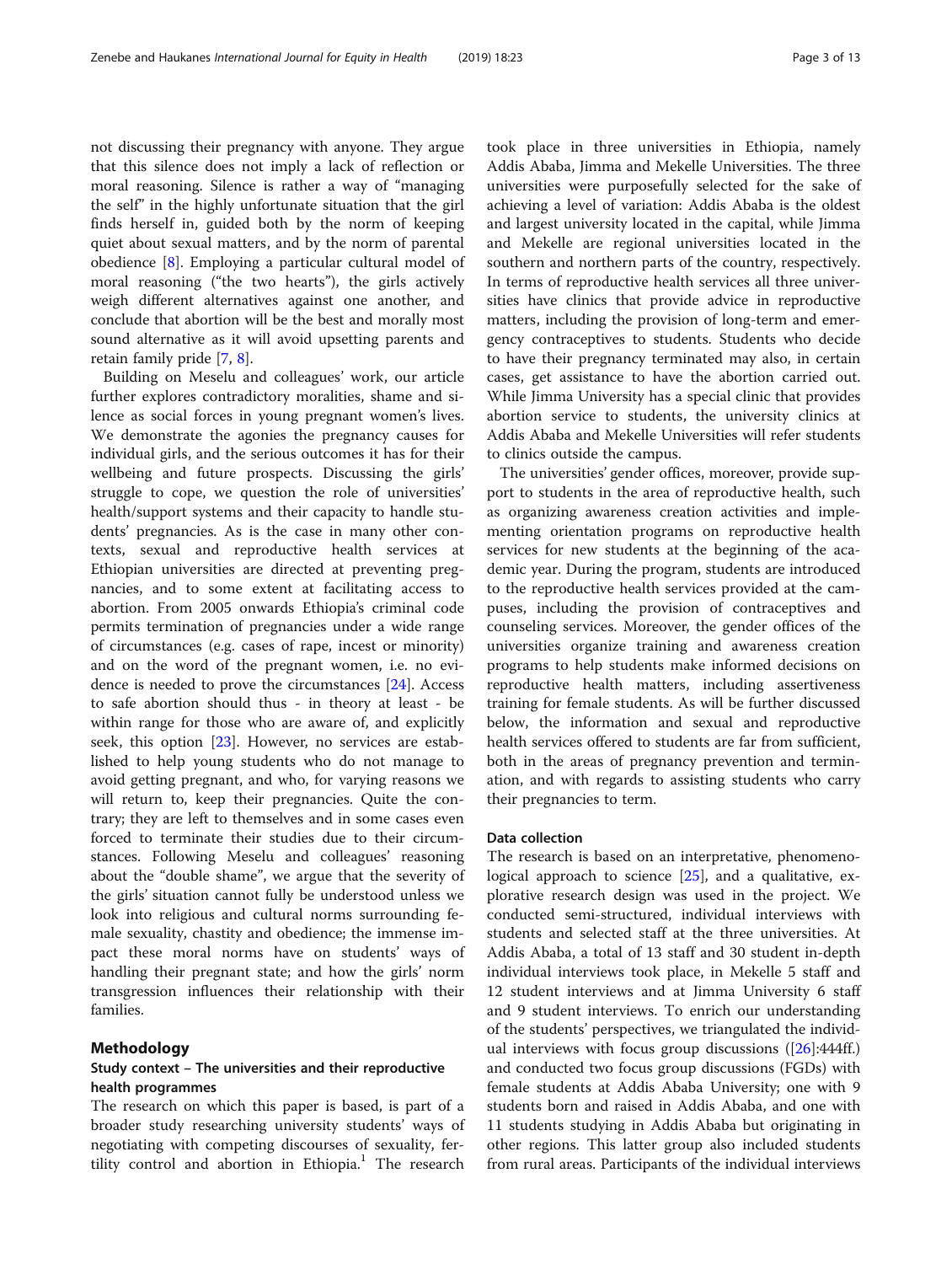and FGDs were recruited with the help of the gender office of the universities and through snowballing. Key informants were identified and recruited partly by the Addis-based researcher on our team, (M. Zenebe) and partly by the gender offices of the three universities. A main emphasis was given to Addis Ababa University, partly because it has the largest and most complex student population in Ethiopia, but also because field access was comparatively better in Addis than in the other two locations due to the above mentioned researcher's familiarity with this university. Different interview guides were developed for the three groups of interviewees, all centered around the same topics: sources of information on reproductive health issues and reproductive health services for students at the university; sexual relationships among students; gender issues with regards to fertility control; and pregnancy and pregnancy termination, including aspects of the abortion law from 2005. In addition, key informants and individuals who were members of students' organisations were asked specific questions about their respective offices/organisations.

Criteria for inclusion in the student-based part of the study was that participants had to be registered as active students at one of the three universities involved. Students with different regional backgrounds and from different study disciplines were purposefully recruited to include a variety of categories and contexts. In terms of gender, the majority were female students – both rural and urban-, but male students were also included in the research (all the FDG participants were women, but 14 of the 51 individual students interviewed were male). Most of the students who participated in the interviews and focus group discussions were Orthodox Christians, but Muslims and Protestants were also represented. Leaders and members of students clubs and associations including religious groups were purposefully included in the research as these clubs and associations run a number of reproductive health related activities. The staff interviewed as key informants for the research were professionals who work in the areas of gender, sexuality and reproductive health, as well as other staff members including student counselors and the Dean of Students (the latter at Addis Ababa University only). The interviews and focus group discussions were conducted between September 2016 and June 2017. The first part of the Addis Ababa student interviews and the focus group discussion with Addis-born students were conducted jointly by the first and the second author and held in English, while all other interviews were conducted by the first author, in Amharic. With the exception of a few interviews, which were held in the office of our Addis-based researcher, all the interviews were conducted at the gender offices of the three Universities. The interviews lasted on average an hour, with 25 min as

the very shortest interview to 1 h and 30 min as the longest. The process of interviewing started at Addis Ababa University (AAU) where the main body of data generation was done and continued until saturation. Expanding the research to Jimma and Mekelle Universities confirmed saturation, as few new themes emerged from the interviews with these students. An explanation for the lack of regional differences in our material may be that students at Ethiopian universities are recruited from the whole country; applicants to higher education in Ethiopia cannot themselves chose where to study but are assigned a place in one of the many universities in the country. The student population at each university is thus very mixed in terms of regional background.

During the first round of interviews in Addis Ababa, we realized that the topic of unwanted pregnancies stood out as a key theme in both student and staff narratives; we were told stories about pregnant students who our interviewees had themselves encountered, the lives of whom had made a strong impression on them. In trying to enhance our understanding of these cases, we attempted to recruit study participants who had carried out a pregnancy while being a student. Through the gender office of AAU two women were recruited who were willing to share their stories and they were interviewed by the first author. These interviews, which were conducted in a private room at the gender office, were open-ended and gave the women the opportunity to tell their stories uninterruptedly. Learning about these cases threw new light on the narratives told to us by "ordinary" students and staff, and deepened our understanding of the phenomenon of university students' unwanted pregnancy significantly. Reflecting this process of interpretation and understanding, our article takes these two cases as a point of departure, and moves on to investigate the topic of premarital pregnancy and related themes as encountered in the narratives of other students and staff.

As concerns the interviews with the "ordinary" students, we found that most students were willing to and indeed interested in discussing most issues related to our inquiry. In consideration of the sensitivity of the topic, the first questions posed to the students were general ones while more sensitive and specific questions were kept for the last part of the interview. For example, questions about sources of information on sexuality and reproductive health were raised at the onset of the interview while questions about unwanted pregnancies and abortion were addressed during the last section. Some students openly shared their own experiences, but many of our participants tended not to talk about their own sexual activity and reproductive challenges, but rather provided concrete examples from fellow students and cases they had heard about. During the focus group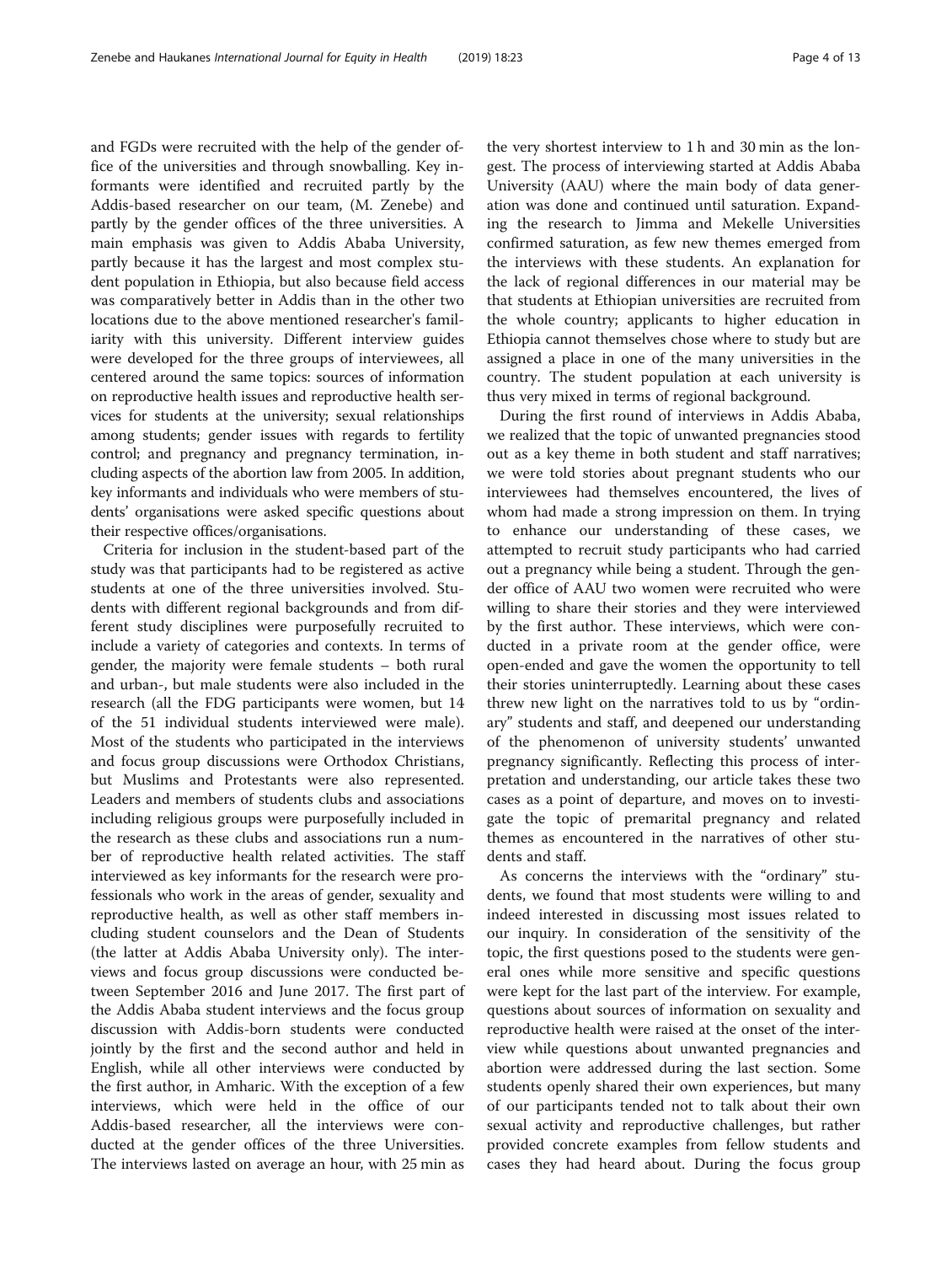discussions, the students were more open and reflective and engaged in vivid debates about the topics introduced.

## Data analysis

Thematic analysis was employed to identify, analyze and report themes within the data set. The first author transcribed all the data material and translated the interviews that were conducted in Amharic into English. Transcripts from the interviews and focus groups were shared between the first and second author and were analyzed along with memos and notes written during data collection. Coding took place by manually marking the segments of data with descriptive words or category names. Themes were defined and refined to identify the essence of what each category communicated. Under each theme, sub-themes were identified and grouped. Interpretations were made after patterns and regularities were noted.

## Ethical considerations

Following Riessman's recommendation of modifying certain "Western" standards of research ethics when doing research in non-Western contexts, [\[27](#page-12-0)], written consent was not requested, as signing a paper tends to cause unease in the study area. In the Ethiopian context, signing a document carries a history of suspicion about intrusion by authoritative bodies, notably the government. However, all study participants were informed thoroughly about the focus of the study, and verbal consent was obtained before the interviews began. The study participants were also informed about their right to withdraw from the interviews at any point in time should they so wish.

To ensure anonymity, the researchers did not record the names of the study participants in the field notes or in the transcripts. To protect the privacy of the informants, all names of informants in this article are pseudonyms. The project was approved by the academic commission of the Centre for Gender Studies at Addis Ababa University, and by the Norwegian Centre for Research Data as a sub-component of the larger project 'Competing discourses impacting girls' and women's rights: Fertility control and safe abortion in Ethiopia, Zambia and Tanzania' (57089/3/00SIRH).

## Results

## Facing pregnancy: Strategies and consequences Students' experiences with pregnancy – Two cases

Our presentation of pregnancy cases among students starts by an examination of the narratives of two of our study participants who themselves had given birth not long before the first author interviewed them. In line with the problem statement of the article, we focus on the decision-making process about whether to keep the pregnancy or not, the support structures surrounding them in their handling of the pregnancy, and the implications of the childbirth for their lives and well-being.

Almaz Almaz, a student from a rural area in southern Ethiopia, was raped in the campus area early one morning. She says that she was very frightened and confused after the incident, and told a friend about it. The friend took her to the clinic for a check-up where she was told that she was not pregnant:

My period came after a month. It was when I went to a clinic for the second time that I was told I was pregnant; maybe 3 or 4 months pregnant. I was shocked. I could not study. I contacted the gender office. Then I went to my family. I found out that my family was already informed about my pregnancy. I think students from my area had already sent the information to the community. When I went home my mother told me to leave the place immediately even before my father came home. She said the family didn't want to have anything to do with me. I did not even spend a single night at my parents' place. A neighbor gave me 200 Birr and I went to my sister's place and spent the night there. I returned to the [university] campus the next day. My family members have never called me or looked for me until this very day. It was the gender office of the university that provided me with support. When I came back from my home town, the university was closed and there were no students present. The gender office arranged for me to stay in a dormitory, but I was not allowed to use the student cafeteria. There were days when I did not eat. The director of the gender office used to give me some money. Sometimes they asked me to leave the dormitory. I worked with the painters of the maintenance office for 20 days and was given some money. I was so depressed. I didn't want to live. I wanted to die. I decided to take my life. They asked me if my family would call me to take me, but I said no. They even collected money for transport but I refused to take it, because I have nowhere to go. My parents clearly told me that they refused to accept me.

Then the gender office arranged for me to go to a "safe home" for victims of gender-based violence. It was a good place. There I gave birth to a baby girl. The child is now at an orphanage [a different place than the "safe home"]. She will stay there until I graduate. It is a temporary place for her to stay. I left the safe home 14 days after I gave birth. Recently I went to the orphanage to see the child. It is only one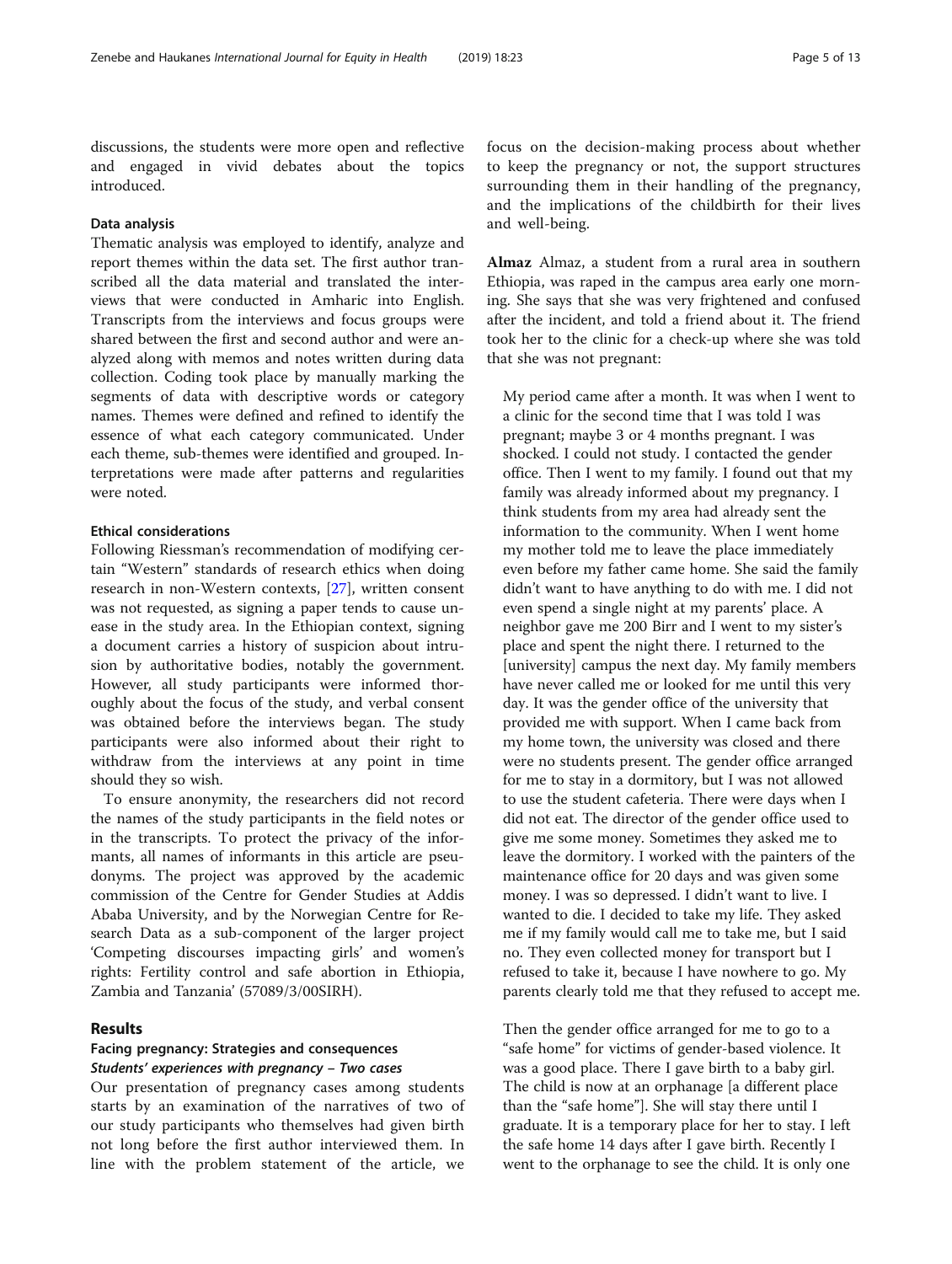month and some days since I gave birth. I don't know how I can take my child and raise her. What [job] will I get after graduation? I have no interest in raising her… I am a protestant. I used to go to church but not anymore. My mother has not yet called me. I know they have heard that I gave birth. They don't know I was raped. They thought I got pregnant willingly. In our place, unwanted pregnancy is considered a taboo. I don't want to go back to my parents.

Selam Selam is a woman born and raised in Addis Ababa. The circumstances surrounding her getting pregnant are less clear than in the case of Almaz. Her narrative indicates that, although she knew the father of the child from before and sometimes refers to him as her "boyfriend", the intercourse that led to the pregnancy was not voluntary.

There was a man who wanted to be with me but I was not ready. He used to push me to have a relationship with him. The guy used to follow me since I was in high school. He said he was in love with me and he forced me to have sex. I didn't know I was pregnant. …... Two months after I got pregnant, I told the man about my situation and he said I should have an abortion. I refused because I thought I may not get a chance to be pregnant and have a child later on in life. Though not planned, I wanted to keep the child that God gave me. I asked God to make everything alright.

As I said earlier, when I told my boyfriend about the pregnancy, he told me to abort it. I said I would never do that. I had some information on fistula and other health problems related to abortion. I had no information about how to solve problems related to pregnancy. Since I had difficulties while growing up and later in life, I was strong. My Orthodox religion didn't allow me to abort. I also said to myself, if I abort, I will not get the eternal life after the life of this world. It is a sin to kill a life that hasn't got the chance to see this world. My religion supported me to keep the child. I have seen the world, but the child has not seen it and he or she has a right to do so. I believe I should not hurt others. I have seen so many challenges in life. So I said I should not hurt an innocent child.

I also had another reason to keep my child. I have no family and I was lonely, so I wanted the child to fill this gap in my life. I said I have to have a child to support me and encourage me. I believed I could overcome the challenge.

Selam speaks about the financial challenges that she faced, but also explains that she got some help. Among other things, she was entitled to free medical care from the government because of her poverty status. Her relationship with her birth family is complicated; she suspects that she was adopted into the family and that is why she does not feel well-treated by or close to any of the family members. However, when she informed the family about the pregnancy, her father got involved, and he tried to sort out the situation:

God helped me a lot and I became strong. I told my sisters, those who grew up with me, about my challenges. I then talked to my father. We were not communicating before that. I showed him my first semester grade [transcript]. He said it was good. Then I told him about the pregnancy. He said it was ok. He asked, "What does your boyfriend think about the pregnancy?". My father said that if my boyfriend wants me to abort, he would take him to court. "But if he wants to keep the child, then we will formalize it so you would get married" he said. I was happy with my father's reactions and felt that God listened to my prayer. I was glad that my father was ok with the pregnancy. I convinced my boyfriend that my family would support me, but he did not want to marry me. I did not tell this to my parents. I just told my boyfriend that they expect us to get married.

Selam eventually married her boyfriend, and they started to live together with his parents, but her difficult situation was by no means resolved through the marriage:

My husband does not like the child. He asked me to throw her away. He did not like her from the first day of her life. From day one of our marriage, he mistreated me. He was afraid of my family, that was why he agreed to live with me. But he treated me so badly… He always blamed me for giving birth to the child. He says, "It is you who brought this problem to  $us$ ". He even told me many times to throw our baby away. He does not even realize that what he said could hurt my feelings badly.

Selam tells about the challenges she faced when she tried to continue her education. Having nowhere to place the child and also meeting resistance from the university management regarding re-entry to her studies, her prospects were not good. However, she has got some support from an NGO to start a small business and hopes this will enable her to earn some money. She does worry a lot about her situation, though: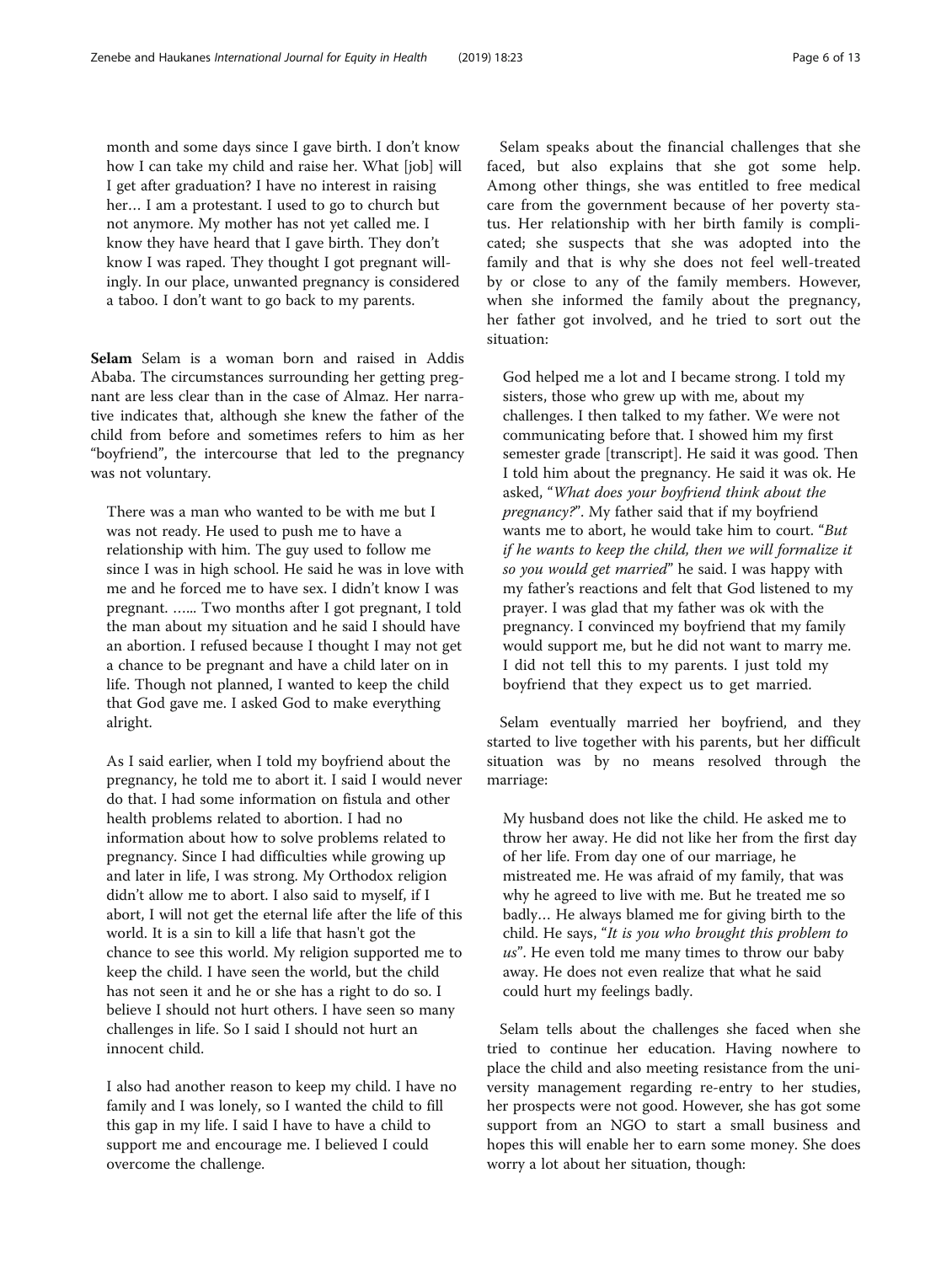My baby is suffering. I am breastfeeding her, but I am not sure what will happen when she starts to eat food. What will she eat? I am stressed. I even think of giving her to an NGO. I don't want my baby to suffer. My husband said I should give her away to an NGO. But I don't regret giving birth to her.

Selam refers to herself as a strong woman, and shows pride in the decision she made to keep the child, although she doubts that others will have the same strength as her.

I was asking myself what could happen to other women if they have a similar experience. Will they have the perseverance like me? Will they lose hope easily? I would imagine not all women fight persistently and I can see how much they would suffer.

### Support structures for pregnant girls – Where are they?

Almaz and Selam share many similar experiences; the violence/pressure that led to the pregnancy, the fear and anxiety following the realization of their circumstances and the fear of their future prospects. Neither of them discusses in detail the option of abortion, but from their narratives we get to know what led them to keep their pregnancies. From here their stories emerge as different: While Almaz did not know that she was pregnant until it was too late to have an abortion, and she had no option than to continue the pregnancy and give birth, Selam made a conscious choice to keep the child based on her faith and on her fear of the medical injuries an abortion could cause. Selam moreover felt that she wanted a child to fill the "family gap" in her life.

Both Almaz and Selam report severe implications of their pregnancies and of having a child for their (future) lives. What support structures emerge as important in their narratives? Who helped them in their difficult situation? Almaz identifies the gender office as her most important source of support; they helped her find a place to sleep and arranged for her to give birth in a shelter. However, the support received was not regular but rather of an informal nature: The director of the office personally gave her money and arranged for her to have a temporary job. Although vital, this support has clearly not been sufficient to ensure her well-being and health. Selam does not talk about any support from university offices at all but she mentions free medical care from the government as an appreciated help, and also some support from an NGO to help her establish a business.

The lack of formal support structures for women who become pregnant was confirmed by many of the key informants at the university, who gave examples of girls they have personally assisted in similar situations:

She was 4 months pregnant when she came to the university. She gave birth during the first semester. After she gave birth, students rented a house for her and I was informed about her case. The house was very small at ..[location]. The university did not have a system to support such students, so I had to raise money from friends and colleagues…. I took bottles of water. I also took some clothes from my house and went to visit the student. The student had literally nothing in that house. She was holding the child and the child was without any clothes. She had no food or anything. (Key Informant 5, AAU)

Based on such experiences, the need to improve and formalize assistance for such students was recognized:

We need to institutionalize all the support. You cannot support everyone from your own pocket. The university must be student focused. The solution should be systemic. I cannot help everyone. I may not have anything to give... I cannot help everyone and if I try to do that, I am sure I will burn out. (Key informant 5, Addis Ababa)

What about family support? Returning to the cases of Selam and Almaz, their situations show some similarities as neither of them received any significant material support from natal kin; Almaz has been completely rejected by her family and is in a destitute situation. Her daughter has been placed in an orphanage and it is uncertain whether Almaz will ever be able to raise her. Selam has an irregular relationship with her natal family, but they do not support her financially or practically in terms of taking care of the child. She is living with the family of the child's father, but still faces severe difficulties, including economically. The question of leaving the child with an NGO has been raised although, so far, she has done nothing to make this happen.

When it comes to assistance from the child's father, this is of course irrelevant in Almaz's case, but even Selam, who married the father of her child, is not supported by him, either financially or emotionally. According to other students, her case is not the only one; support from male partners seems to be the exception rather than the rule when a girl finds herself pregnant. As voiced by a male Addis-based student:

If a woman gets pregnant, the man would deny he is responsible for the pregnancy and would leave the woman. Her parents would kick her out of their house. What would she do? If the child is born, she would suffer. How could she raise the child? (Interviewee 3, male, AAU,)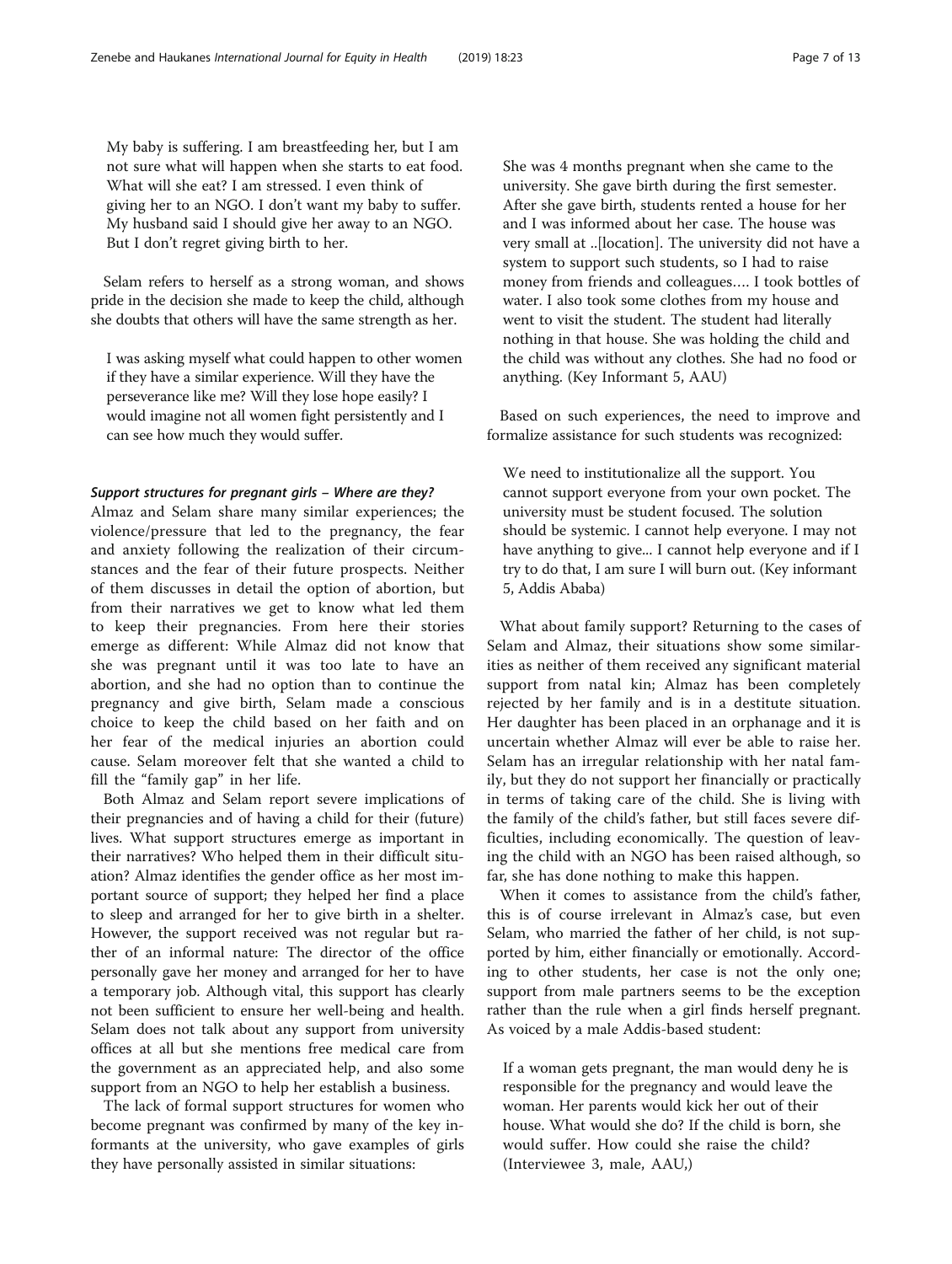Another student confirmed the lack of male involvement in pregnancy cases in general, but mentioned the rare possibility of the man's family helping out, provided that he is seriously involved with the girl:

The male student would look for a solution if he loves his girlfriend but this is rare. Usually the men ignore the girl after she gets pregnant. It would be the girl's responsibility. However, if he loves her, he would take her to his family (Interviewee 10, male, AAU)

## Shame as a socio-cultural force in the lives of young women

The narratives of Selam and Almaz exemplify the hardships that young Ethiopian women who experience mistimed and socially unacceptable pregnancy are likely to face. Of the two, Almaz seems to have faced the greatest loss, being abandoned by her family because of the shame that she imposed upon them. Although her case may be an extreme one, the fear of parents' reactions is recognized by many of our study participants as the key factor in making abortion stand out as the best and most likely option a female student would choose should an unwanted pregnancy occur. The reason given is precisely what caused Almaz's parents to react in the way that they did: A daughter's pre-marital pregnancy is shameful and may ruin family pride and reputation.

Many students, both male and female, pointed out how differently an unwanted pregnancy would strike gender-wise:

The girl's family would be more upset than the boy's family. It is about their pride. It is about their status. When their daughter gets married without any children [i.e. before having a child], they would be happy (Interviewee 10, male AAU).

A few spoke about the existence of a certain pressure from male partners to make their girlfriend choose the abortion alterative in case of pregnancy, similarly to what we saw in Selam's case. More than pressure from partners, students voiced the fear of disappointing parents, who have invested so much in securing them a good education, as a main reason for choosing an abortion. This fear was often contrasted with the role played by religion in the decision-making process:

As one female student said:

When she [the university student] gets pregnant, she would have a moral dilemma. The family has high expectations. She would not consider her religion, but makes a decision to abort in order protect the name of her family. Before religion, you give priority to your pride. As for religion, you ask God's forgiveness later. (Interviewee 8, female, AAU)

A male student confirmed this view, stressing the role of both community and family as more important than for a girl's decision that her religious believes:

Religion has a big influence. Since a student thinks about her eternal life, it has influence. But I think the influence of the community and parents will win, they have more influence than religion. Due to this reason, a female student will abort if she gets pregnant (Interviewee 20, male AAU)

Another female student, who described herself as a very religious person, spoke warmly about her father and everything that he had done for her, revealing that she would never be able to let him down and come home pregnant:

As for me, I don't talk to my father about sexual issues. He loves me. I know it is a big sin to have an abortion, but still I would go for it. I should consider what is best for my family. My father did not get the kind of education I have. He worked hard his whole life. He was a driver in the desert. So I don't want to get pregnant and disappoint him. I cannot let him down. (Interviewee 2, female, AAU)

The preferred solution for a student who becomes pregnant would be, according to our study participants, to have the abortion carried out in secret and without the parents knowing anything about it. However, in our many interviews with students and staff we have encountered a number of pregnancy cases where the young women in question have remained silent about their condition, but where they have not acted to have an abortion. The girls encountered in many of these narratives appear to be overwhelmed by feelings which not only keep them silent but also unable to seek a solution:

A student in our college had a boyfriend who was a graduating student. She was a student at the English department. Her boyfriend had asked her to have a child with him before he graduated and left the university. She became pregnant but he left the campus and disappeared. The student tried to hide the pregnancy by not eating food and wearing tight clothes. She came to my office many times but was not able to tell me that she was pregnant. She is from […rural area in one of the regions] and was not able to speak to me in Amharic. She was only able to say, 'there is a problem' but was unable to describe what the problem was. She did not tell her friends that she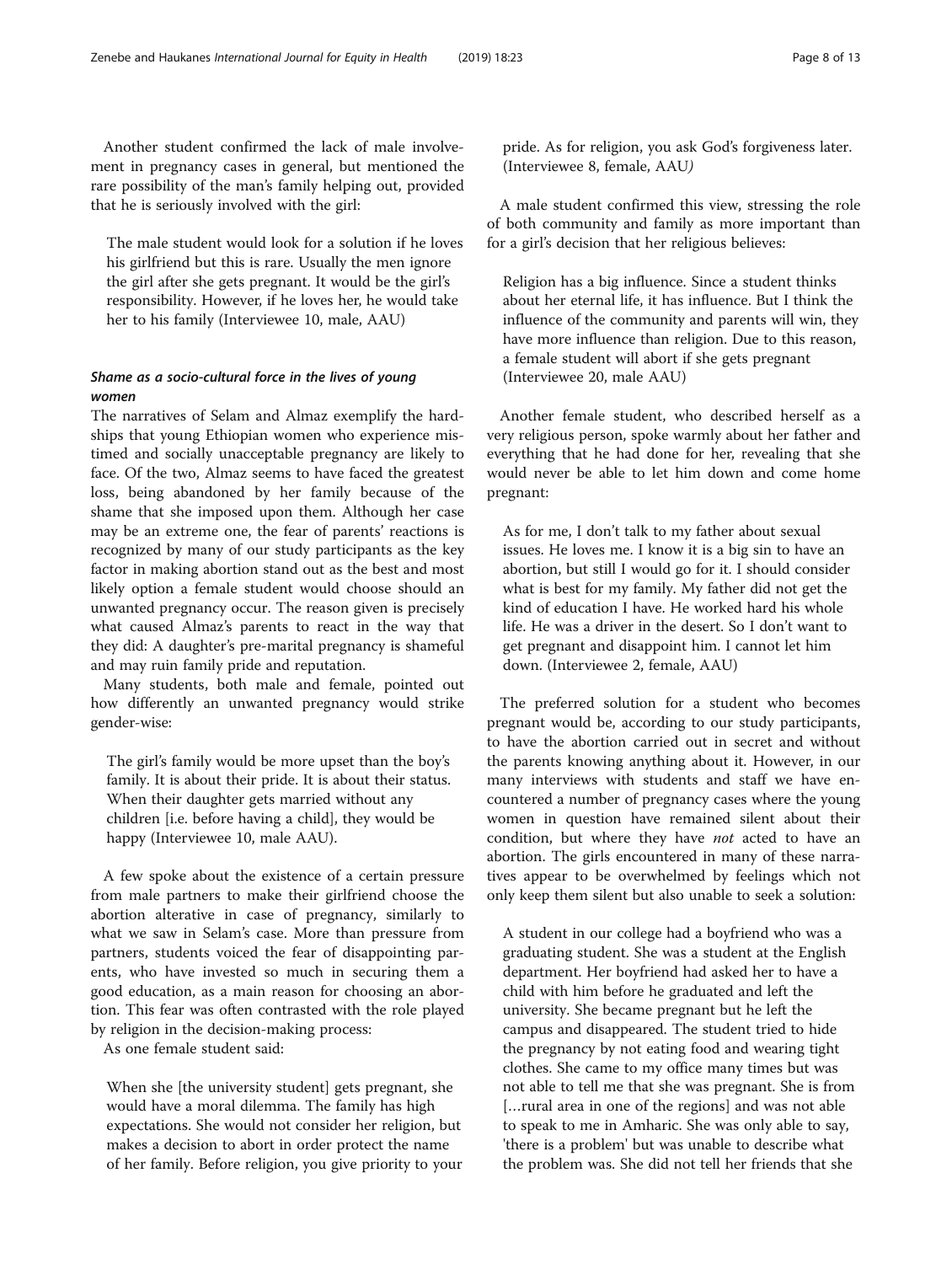was pregnant either as she was very ashamed. Finally, she collapsed in her dormitory. Her friends took her to a hospital and that was when her case was disclosed. (Key Informant 7, AAU)

A key informant at Jimma University shared a similar story. The student in question came to see our key informant in her capacity as health worker for the alleged reason of having parasites. The health worker suspected that it was more than parasites, and ordered an additional examination. The test result showed that, rather than parasites she had a positive pregnancy test:

The student couldn't accept that she was pregnant. She said she was a virgin. I asked her if she had had sex with her boyfriend even just once but she said no. I also asked if she wore a man's trouser and was in contact with sperm. Finally, she said she would take me to court for saying that she was pregnant, and left the room. It has been a month and half since this happened and she didn't show up to see me again. One day, I met her friend here at the clinic, and the friend told me the student was pregnant. (Key informant 3, Jimma University).

Yet another case, told to us by a student, speaks about complete secrecy and denial:

There was a student who was pregnant. We asked her about her pregnancy but she denied she was pregnant. She did not tell anyone. But finally she entered her labor, and we called an ambulance and she gave birth. We visited her at the hospital and we collected money and gave her. Had she told us, we would have looked for a solution. (Interviewee 19, female, AAU).

Dramatic cases of students trying to hide pregnancies were presented to us at Mekelle University; these were cases of students who had left their newborn babies to die:

Shockingly, there was a girl who gave birth in the campus and put her baby in a sewage pipe. Unfortunately the baby was found dead after some days. The girl was taken to court and convicted of murder and sentenced for six years of imprisonment. (Key informant 6, Mekelle University)

A student in this campus [the same campus as above] gave birth at night and put her child on top of a roof. Vultures were trying to snatch the baby. The mother was found in the exam room. It was the university janitors who brought the child to us in the morning. The student said she got pregnant because she was raped on the street.. When students give birth at

campus, we do take the babies and give them to organizations for adoption. But the girl I mentioned to you refused to give her baby away. After she got some psychological treatment, she took her baby to her family and she completed her studies this year. (Key informant 5, Mekelle University).

In the introduction we argued that rural students face more challenges than urban students as they are generally less informed about reproductive health matters, and too shy to ask for help when they face a problem. Rural-urban differences are acknowledged by a number of our study participants, key informants and students alike, both pertaining to levels of knowledge, assertiveness and how to deal with unwanted pregnancies. As expressed by a student during the focus group discussion:

Urban students are different from rural ones because they always ask for more information. They are not shy looking for a solution. They openly discuss the issue. Rural students are shy and hence can't easily find a way out (FGD with female students from the regions, AAU)

An urban student formulated it even more directly:

There were some students who were pregnant. Those from Addis, they have an abortion. The rural ones don't know where to go for help (Interviewee 7, female, AAU)

However, even if there is a "knowledge gap" between rural and urban students, and rural students tend to be even more powerfully governed by the "culture of silence", the shame of improper and untimely pregnancy and the fear of disappointing ones family "who has high expectations", was found to be widespread including among students from urban backgrounds.

## **Discussion**

Students at Ethiopian universities increasingly engage in sexual relationships, but some do not know how to protect themselves properly, or are victims or sexual assault, and find themselves facing an unwanted pregnancy. In such cases, three possible scenarios seem to emerge for how to deal with the situation: Firstly, there is an option of the "lesser shame" [[28\]](#page-12-0), namely to terminate the pregnancy secretly and thereby avoid the problems linked with untimely pregnancy and having a child out of wedlock. According to our study participants, this is an option preferred by the large majority, in spite of the religious condemnation of abortion. As mentioned above, the arguments the students present for choosing this option are very similar to those presented by the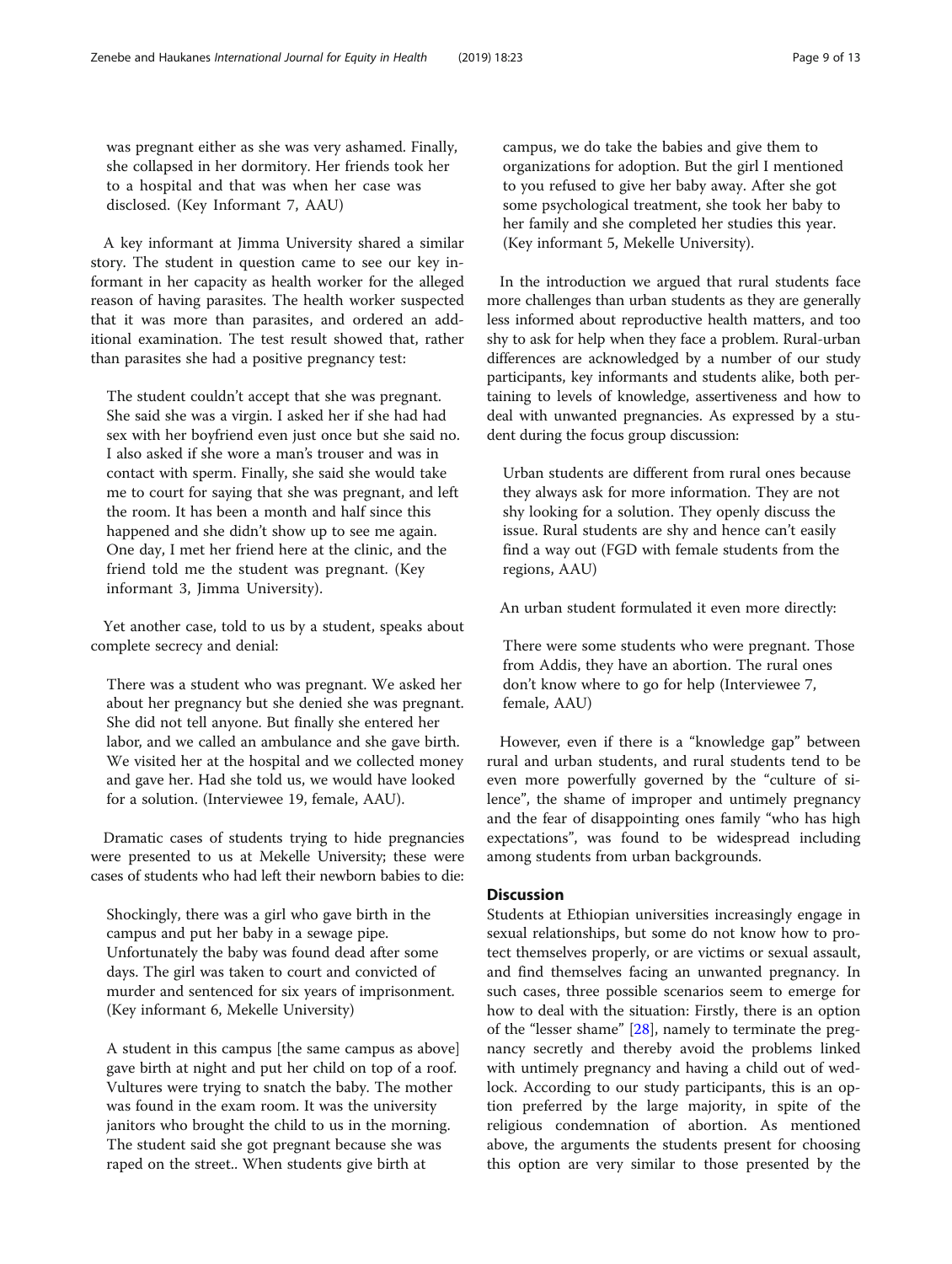participants in Meselu et al.'s study. The fear of disappointing ones parents, and the shame involved in admitting premarital sex in front of the family, weigh more heavily than religious norms. After the new abortion law was implemented in 2005, legal abortion can be granted for a number of reasons. Even if many students lack detailed information about the law and its provisions [\[5](#page-11-0)], and young women continue to seek illegal services of abortion because of insufficient awareness [\[12](#page-12-0)] access to safe abortion services has improved substantially during the last decade, and this probably contributes to making termination the preferred alternative for students.

Religion is recognized as having very strong influence on the lives of Ethiopians and cultural norms related to sexuality are highly influenced by religion [[29](#page-12-0)–[31](#page-12-0)]. Not all students are thus able to act against their religious belief when faced with an unwanted pregnancy. In such situations, a second scenario emerges for how to deal with the problem, namely to decide to carry the pregnancy to term. Selam presents us with a highly relevant example of a student who has adhered to her faith when making her choice; she presents her wish to keep the child as religiously motivated, and is clearly proud of the choice that she has made.

The third scenario is manifested in the cases presented in the last section of our findings, that emerged so powerfully in our material; cases where the pregnancy is kept because of a lack of ability to act, and where overwhelming feelings of shame seem to play a key role in determining the outcome.

Let us recapitulate some of the consequences of keeping a pregnancy for female university students. Unlike the situation that is commonly found in some other African contexts (8, 9), Ethiopian learning institutions do not require students to abandon their studies because of pregnancy. However, in practice, it is very difficult for a pregnant girl to continue her studies. She may experience ridicule from other students; as we have seen there are cases where students try to hide their bodies or even stop eating properly to keep the pregnancy invisible and thereby avoid the shame and humiliation they may encounter in dormitories and classrooms. Even more problematic is the fact that few, if any, support structures are in place to take care of pregnant students, let alone single mothers [\[23](#page-12-0)]. The universities have no maternity leave system, no childcare services and no housing arrangements for students with children. Although Ethiopian universities have a cost-sharing system for the financing of higher education which among others allows students to take a loan from the government to cover housing and other expenses, economic support from the family is essential to be able to study. When faced with an unwanted pregnancy extra support from the family is needed to cover both the expenses related

to the baby and any delay in studies that childbirth may cause. As we have seen in the cases of Almaz and Salam, obtaining such support from the family is not easy. Selam, who kept the pregnancy mainly for religious reasons, had a weak relationship with her birth family long before the pregnancy occurred. After the baby was born, her family did not provide her with any substantial material support but she received some degree of "moral" support from her father. Her weak relationship with the family may actually have been an additional factor in her decision not to go for abortion and to keep the baby. She may have felt that she did not need to protect her family from the shame of an unwanted pregnancy, and she does not seem to have feared disclosure to her father. His reactions to the pregnancy were not very negative, but, to secure her future, he did get involved in making marriage arrangements something which she – at least initially – was happy about.

Almaz's case demonstrates how strongly socio-cultural norms surrounding female sexuality and chastity may operate in cases of unmarried women who end up pregnant. Without even being able to communicate to her family that the pregnancy was a result of a rape, Almaz has imposed a shame on the family which they feel so strongly about that they have turned their back on her completely.

The severity of Almaz's case provides us with a strong backdrop for understanding the other cases presented above where feelings of shame, probably combined with or embedded in a strong fear of family reactions, seem to have completely muted the girls. Lack of knowledge about sexual and reproductive health, and of pregnancy may be one reason why the girls do not seek help; studies have shown that reproductive health information doesn't reach out sufficiently to the student population, and to female students in particular [[23\]](#page-12-0). However, in some of the cases presented in this article it is likely that the pregnancy has been kept for no reason other than shame and fear, a shock which paralyses the girls to the extent that they become unable to seek advice and services in time for a potential abortion. In contrast to the participants of Meselu and colleagues' study [\[7](#page-11-0), [8](#page-11-0)], who managed to keep the pregnancy hidden from their families until it was terminated and thus avoided the worst of the shame-scenarios, namely exposing the pregnancy to the public, the young students who carry their pregnancy to term and give birth to a child can hardly do so. They thereby have to face the risk of being ostracized from their families and left to fend for themselves, a scenario difficult to grasp in a context where the family as a social unit is of crucial importance for social and material survival [[32\]](#page-12-0).

How can we further understand the shame-silence scenario? As argued above, sociocultural and religious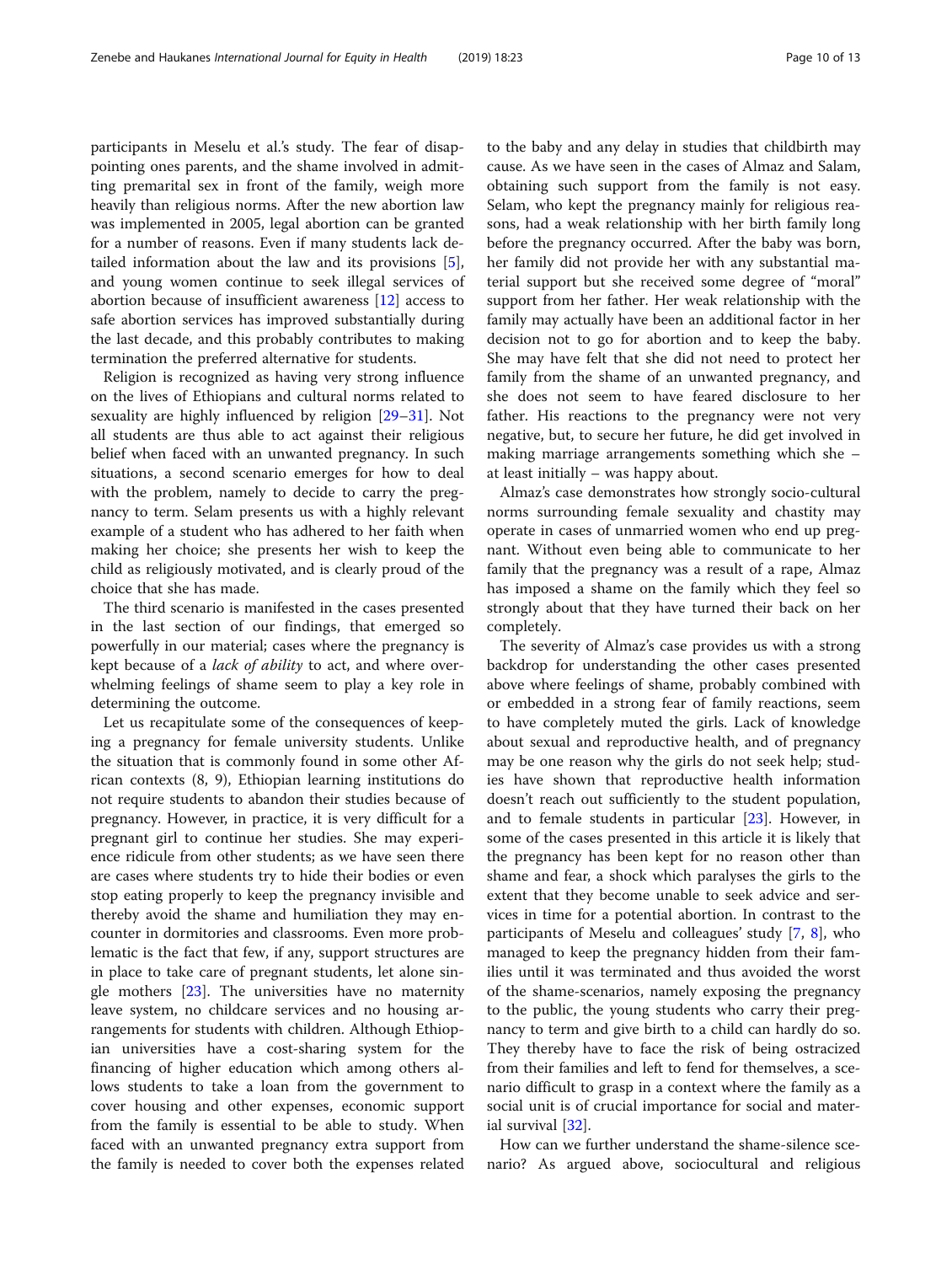norms overlap in their strong condemnation of (female) premarital sex. A DHS-based study from 2014 [[17](#page-12-0)] shows that reported rates of premarital sex are still very low in Ethiopia (around 10% in the DHS data from 2011), as are rates of premarital childbirth (1–2%). These numbers should be treated with caution; since the topic is highly sensitive, rates are likely to be underreported. Another factor playing into the picture, is low average marriage age; the earlier a girl marries, the more likely it is that age of marriage and age of first sex will overlap, and early marriage is still very common, particularly in rural Ethiopia. Urban women, and women with higher levels of education, are more likely both to postpone marriage and to have sex before marriage than rural and/or uneducated women [\[17](#page-12-0)]. Numbers are nevertheless low compared to most other African countries [\[33](#page-12-0)]. As discussed above, norms about male- female relationships are changing among students of today, who are far more exposed to media influences than previous generations [\[14](#page-12-0)] but overall societal norms are not changing at the same pace and parents still strongly expect their daughters to be married before entering a sexual relationship [[32,](#page-12-0) [34\]](#page-12-0). Partly due to these conservative norms, but also caused by parents' limited knowledge of sexual and reproductive health and the fear that discussion about sex would encourage premarital and thus inappropriate sexual activity, communication between parents and children on sexual and reproductive health matters is largely lacking [\[35](#page-12-0)]. This lack of openness, combined with authoritarian parenting norms and strongly hierarchical parent-child relations, increases the difficulty of disclosing an unwanted and highly shameful pregnancy to the family and to society in general.

An underlying dimension in all of the three scenarios, but weighing most heavily in the latter one, concerns gendered inequities and the way they unfold both in interactions between students and in society at large. In general, patriarchal attitudes are prevalent in Ethiopian society and women do not participate equally in the social, economic and political spheres of the country [[32,](#page-12-0) [36](#page-12-0)]. Prevalent gender norms influence the way female students are expected to behave in their relationships with men; they are expected to be exacerbate shyness, reservation and submissiveness [[6](#page-11-0), [7\]](#page-11-0). Female students face the burden of protecting themselves during intercourse, but are also those who have to solve problems related to unwanted pregnancy. While male students, for various reasons including lack of financial resources and/or fear of their own future, seem inclined to run away from potential fatherhood responsibilities, female students risk having their lives ruined should they carry their pregnancy to term.

The cases of Almaz and Selam demonstrate such gendered inequities very clearly; they have both experienced the not uncommon scenario of sexual violence and have had to face the consequences of it in brutal ways. Selam was made to marry the perpetrator and is now suffering from living in a very difficult relationship. Almaz has felt the consequences of her (involuntary) norm transgression even more severely in that she was expelled from her family and even received threats of injury when she turned up pregnant in the village.

Rural-urban differences seem to play a role in determining which of the scenarios is most likely to unfold in each case, and the implications for the student in question. As explained above, rural students are vulnerable to exploitation by older mates but are also generally less informed about sexual and reproductive health issues and thus may face a greater risk of experiencing an unwanted pregnancy. Religious and sociocultural norms condemning premarital sex and childbirth are likely to be even stronger in rural than in urban areas. This may make it more difficult to bring home news about an untimely pregnancy for a rural student than for an urban one– something which the case of Almaz is an indication of.

A final reason why shame is felt so severely by some students, to the extent that they feel unable to speak, act and move, may also have to do precisely with their status as students. In the Ethiopian context, being admitted into a university is a great achievement in itself and raises expectations of success in many families, but also increases the disappointment of the family when the chance is spoiled by an unwanted pregnancy. Parents' severe reactions to their daughters' untimely pregnancy and childbirth may therefore not only be caused by the shame she has brought upon them, but also by the "failure" of their investment, and a reluctance to take on the burden of supporting yet another member of the family.

## Conclusions

In spite of an increased emphasis on sexual and reproductive health information and services at universities, and a relatively permissive abortion law which has expanded access to safe abortion for young unmarried women in Ethiopia substantially, many female university students are faced with pregnancy related problems. Our article has explored possible scenarios for dealing with untimely and unwanted pregnancies, focusing in particular on some cases where the pregnancy was carried to term. We have shown that the reasons for not seeking an abortion are manifold, ranging from not being able to detect the pregnancy in time, via firm religious beliefs, to paralyzing shame and/or denial of the situation. We have demonstrated the serious consequences that the pregnancy may have for those who end up giving birth to a child rather than having an abortion, and have argued that university support structures are, to a large extent, failing to take care of those who give birth while being enrolled as students. At the core of the problem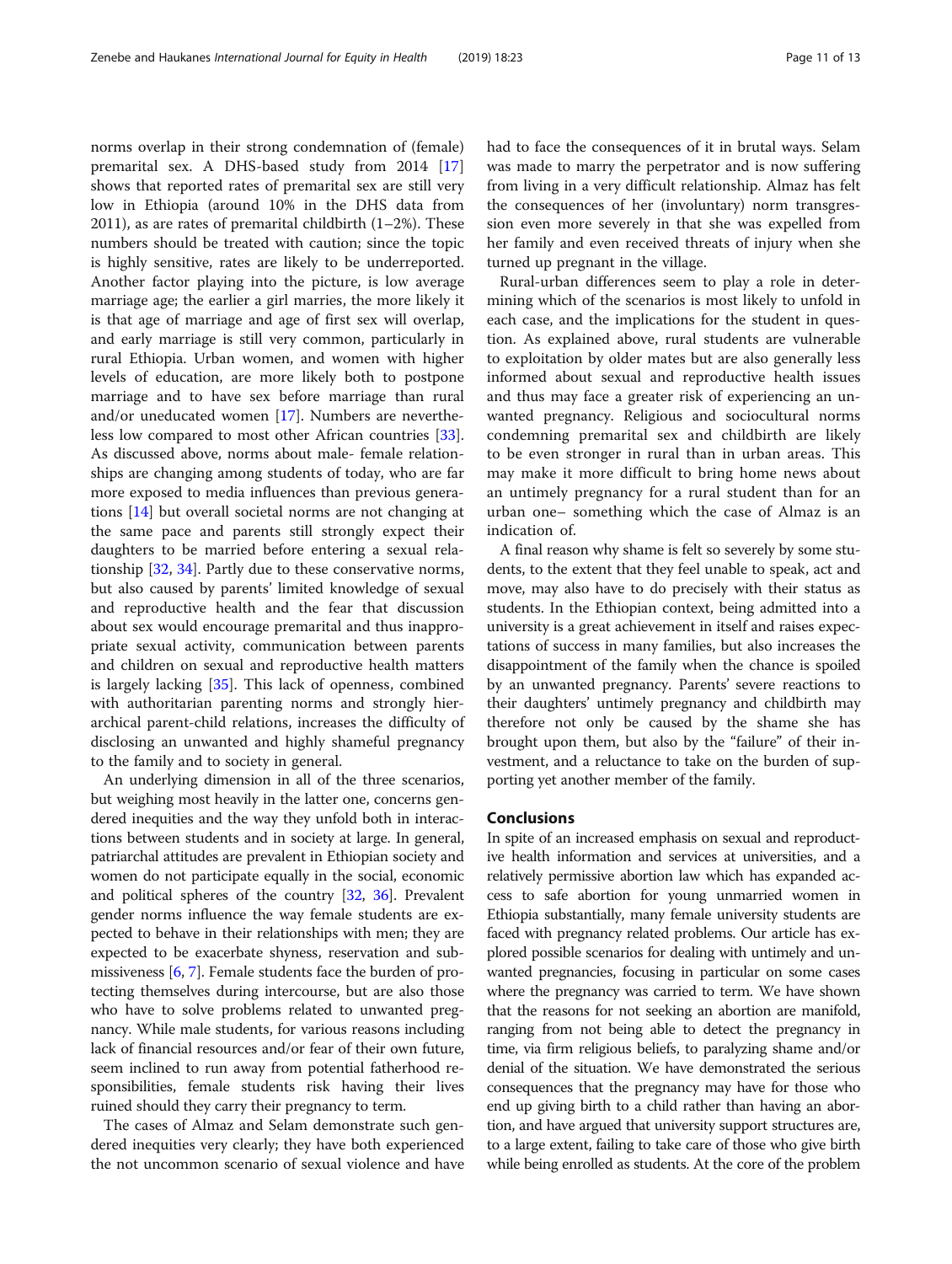<span id="page-11-0"></span>are tensions between different norms and expectations concerning students' sexual behavior, and underlying gendered inequities implied in these norms. Students increasingly see it as "modern" and "cool" to be involved in relationships, and there is considerable pressure on female students to have sexual relationships. At the same time societal norms, founded in religious beliefs and communicated in families, are still very strict when it comes to female premarital sex. Young unmarried women may experience condemnation when they transgress these norms, in particular when their norm transgression becomes evident to the public eye in the form of a growing belly. As we have seen, it is difficult for most students to bring home news about such an untimely pregnancy. Some are unable to do so for fear of the consequences, while others experience ostracization when the news are disclosed to their parents. The shame-silence nexus operates forcefully in the lives of many young female students. Strategies for improving sexual and reproductive health services at universities need to take this more seriously, paying attention not only to those who seek to prevent and terminate pregnancies, but also to those who have babies. Universities also need to strengthen their programmes for improving gender equality on campus, and to work not only to improve female students' self-awareness and self-esteem, but also to transform cultures of masculinity and encourage sexual responsibility among male students.

## **Endnotes**

<sup>1</sup>It is a Post-doctoral research project with the title "University Students Negotiating Competing Discourses of Sexuality, Fertility Control and Abortion in Ethiopia". The study is part of a larger project entitled "Competing Discourses Impacting Girls' and Women's Rights: Fertility Control and Safe Abortion in Ethiopia, Tanzania and Zambia", a three year project (2016–2018) financed by the Research Council of Norway (project number 249686), and affiliated to the Centre for Excellence scheme to the Centre for Intervention Science in Maternal and Child Health (CISMAC) at the University of Bergen, Norway

## Acknowledgements

The authors would like to thank the participants interviewed for this study for their valuable contributions. We would also like to thank the Gender Offices of Jimma, Mekelle and Addis Ababa Universities for their assistance throughout the data collection process. Particular thanks go to Wondimu Woldebirhan, senior gender expert at AAU for his invaluable assistance in recruiting study participants at AAU. In addition, we would like to thank the guest editors of this volume of the International Journal for Health and Equity, Astrid Blystad, Getnet Tadele and Karen Marie Moland, for their helpful comments on draft versions of the article, and two anonymous reviewers for their most valuable contributions in improving the article.

#### Funding

The research is funded by the Norwegian Research Council through its NORGLOBAL scheme (Project number 249686). The funder does not have any influence on the design of the study or the collection, analysis and

interpretation of the data or writing of the article. Funding for Open Acces Publication has been provided by the University of Bergen

#### Availability of data and materials

The data from the interview and focus group discussions are not publicly available to protect the anonymity of the study participants.

#### Authors' contributions

Both authors contributed to the design of the study. They jointly conducted the first part of the Addis Ababa interviews and the focus group discussion with female urban students. Dr. Zenebe conducted the second part of the interviews in Addis Ababa, Jimma and Mekelle Universities and had a focus group discussion with female students from the regions. Transcription and translation of the materials from Amharic to English were done by Dr. Zenebe. The authors carried out the analysis jointly and prepared the final version of the manuscript, with Dr. Zenebe being the main responsible for the background/ literature review, and Prof. Haukanes for the organising of the empirical sections, and the development of the discussion. Both authors read and approved the final manuscript.

#### Ethics approval and consent to participate

The project was approved by the academic commission of the Centre for Gender Studies at Addis Ababa University, and by the Norwegian Centre for Research Data as a sub-component of the larger project 'Competing discourses impacting girls' and women's rights: Fertility control and safe abortion in Ethiopia, Zambia and Tanzania' (57089/3/00SIRH).

Verbal consent was obtained from all the research participants prior to the interviews.

## Consent for publication

Not applicable

#### Competing interests

The authors declare that they have no competing interests.

#### Publisher's Note

Springer Nature remains neutral with regard to jurisdictional claims in published maps and institutional affiliations.

#### Author details

<sup>1</sup> Centre for Gender studies, College of Development Studies, University of Addis Ababa, P.O.Box 1176, Addis Ababa, Ethiopia. <sup>2</sup>Department of Health Promotion and Development, University of Bergen, P.O box 7807, 5020 Bergen, Norway.

## Received: 24 September 2018 Accepted: 17 January 2019 Published online: 28 January 2019

#### References

- 1. Jejeebhoy S, Zavier F, Santhya KG. Meeting the commitments of the ICDP programme of action to young people. Reprod Health Matters. 2013;21(41):18–30.
- 2. Chandra, M., V. Svanemyr, J. Amim, A, Faogstad, H., SAY, L, Girard, F., Temmeman, M. Tweny year after international conference on polulation and development: where are we with adolescent sexual and reproductive health rights? J Adolesc Health; 2015;56: S1-S6.
- 3. Grimes D, Benson J, Singh S, Romero M, Ganatra B, Okonofua F, Shah I. Unsafe abortion The preventable pandemic. Lancet. 2006;368:1908–19.
- 4. Shaw D. Access to sexual and reproductive health for young people: bridging the disconnect between rights and reality. Int J Gynecol Obstet. 2009;106:132–6.
- 5. Hilina B. Impact assessment of the Ethiopian abortion law. Addis Ababa: MA thesis, Faculty of law, Addis Ababa University; 2014.
- 6. Forum for African Women Educationalists. Female students in higher education institutions in Ethiopia: challenges and coping strategies. In: Strengthening gender research to improve Girls' and Women's education in Africa. Nairobi: FAWE research series; 2010.
- 7. Meselu TK, Hilden PK, Middelthon AL. The tale of the hearts: deciding on abortion in Ethiopia. Cult Health Sex: An Int J Res Intervention and Care. 2012;14:4.
- 8. Meselu TK, Hilden PK, Middelthon AL. Negotiated silence: the Management of the Self as a moral subject in young Ethiopian Women's discourse about sexuality. Sex Education. 2014;1:13.